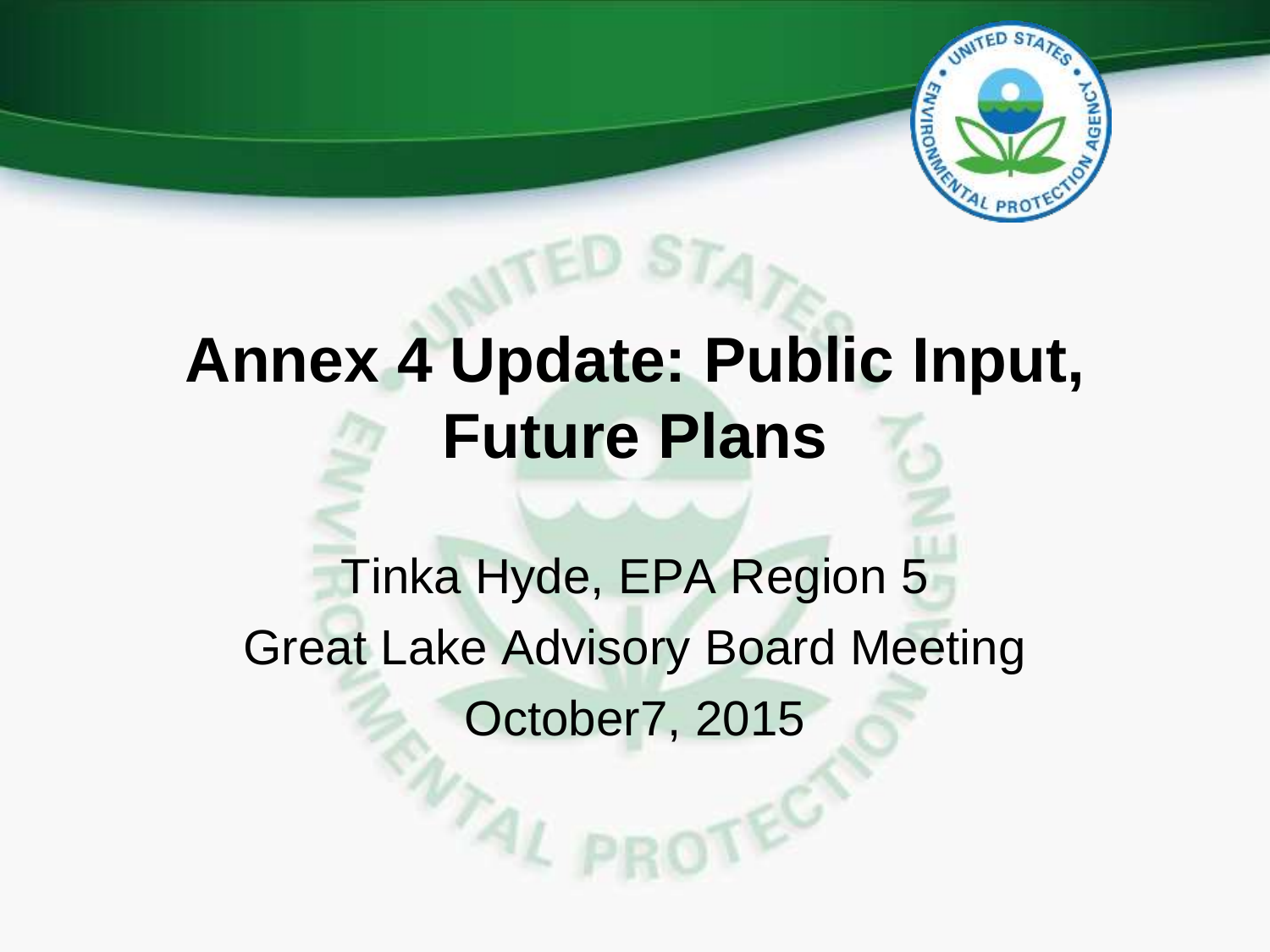

# **Outline**

- GLWQA Nutrients Annex
	- Recommended Targets a brief reminder
- Input from Consultation
- Next Steps
	- Consider Comments & Finalize Targets
	- Adaptive management
	- Domestic action plans

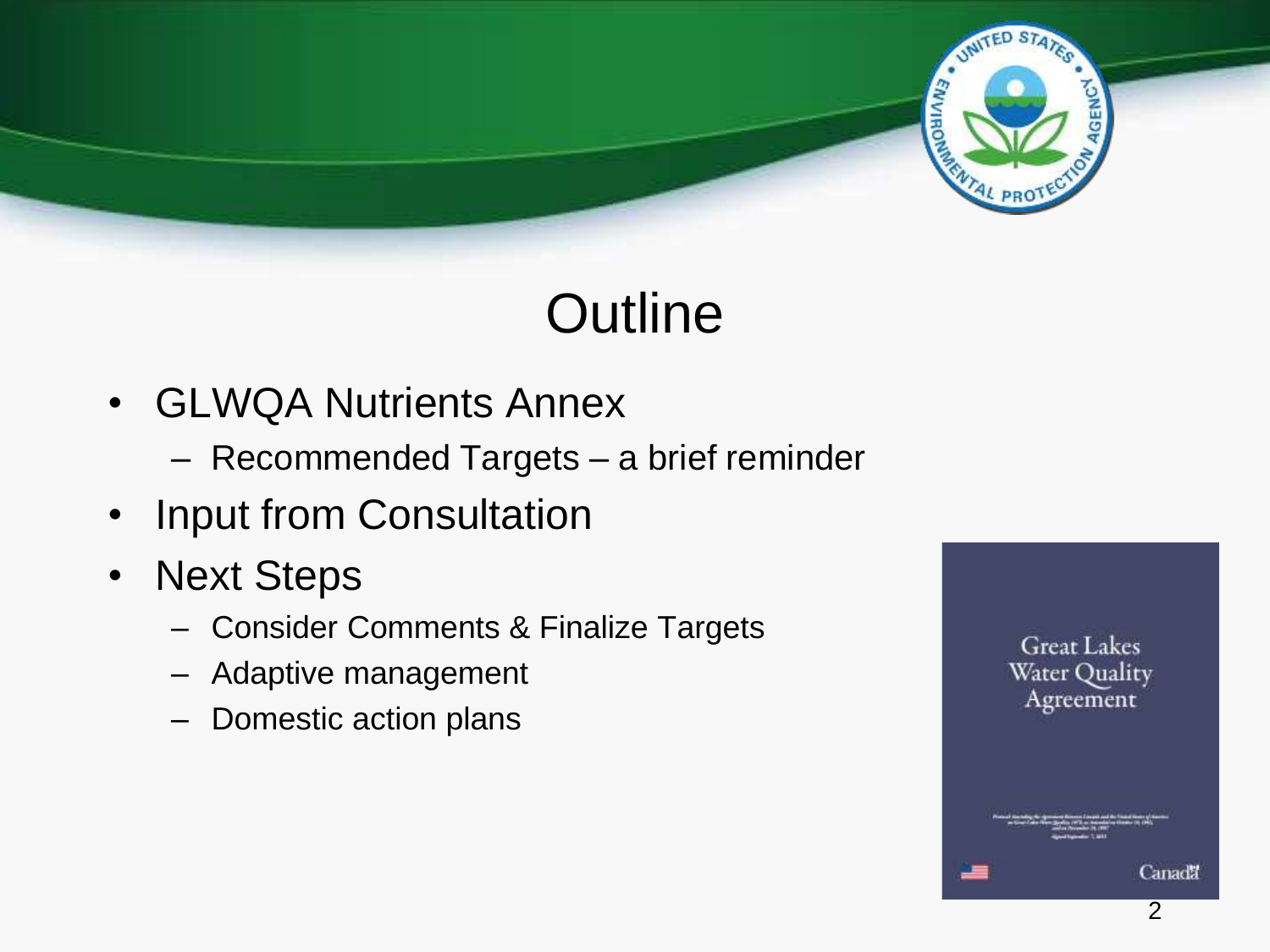# Nutrients Annex

*In cooperation and consultation with stakeholders –*

### **By 2016 and starting with Lake Erie**

- Review, revise and/or develop concentration and loadings objectives for offshore and nearshore waters of Great Lakes
- Establish allocations by country
- Establish load reduction targets for priority watersheds that have significant or localized impact

### **By 2018**

- Develop Domestic Action Plans
- Implement P reduction programs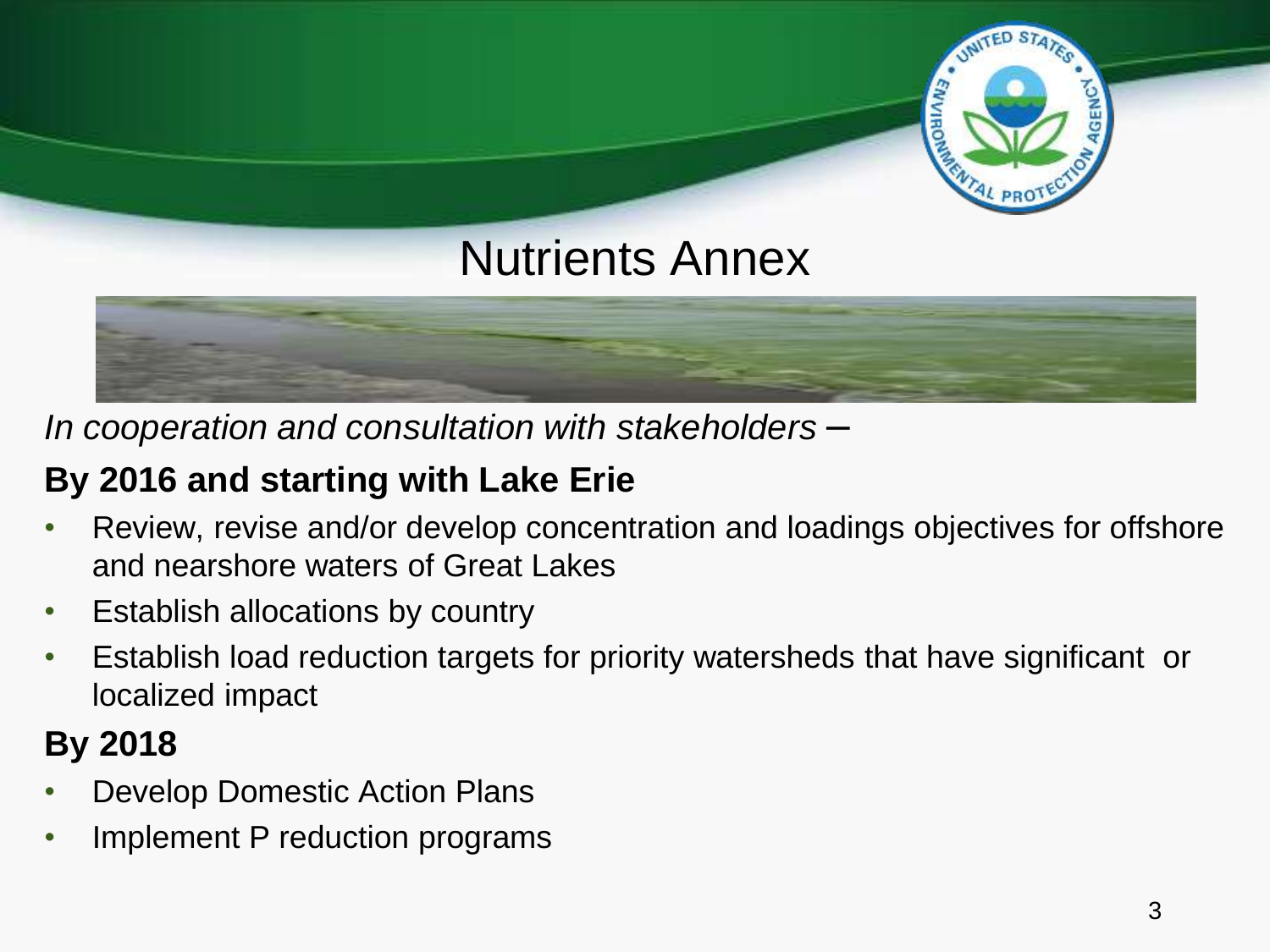

| <b>Proposed Bi-National Phosphorus Load Reduction Targets</b>                                                                                                                   |                                                                                                                                                                                    |                                             |
|---------------------------------------------------------------------------------------------------------------------------------------------------------------------------------|------------------------------------------------------------------------------------------------------------------------------------------------------------------------------------|---------------------------------------------|
| <b>Lake Ecosystem Objectives</b><br><b>Great Lakes Water Quality Agreement</b><br><b>Annex 4, Section B</b>                                                                     | <b>Western Basin of Lake Erie</b>                                                                                                                                                  | <b>Central Basin of Lake Erie</b>           |
| Minimize the extent of hypoxic zones in the<br>Waters of the Great Lakes associated with<br>excessive phosphorus loading, with particular<br>emphasis on Lake Erie              | 40% reduction in total phosphorus entering the Western Basin<br>and Central Basin of Lake Erie – from the United States and<br>from Canada - to achieve 6000 MT Central Basin load |                                             |
| Maintain algal species consistent with healthy<br>aquatic ecosystems in the nearshore Waters of<br>the Great Lakes                                                              | 40% reduction in spring total and soluble reactive phosphorus<br>loads from the following watersheds where localized algae is a<br>problem:                                        |                                             |
|                                                                                                                                                                                 | Thames River - Canada<br>Maumee River - US<br><b>River Raisin - US</b><br>Portage River - US<br><b>Toussaint Creek - US</b><br>Leamington Tributaries -<br>Canada                  | Sandusky River - US<br>Huron River, OH - US |
| Maintain cyanobacteria biomass at levels that<br>do not produce concentrations of toxins that<br>pose a threat to human or ecosystem health in<br>the Waters of the Great Lakes | 40 % reduction in spring total<br>and soluble reactive<br>phosphorus loads from the<br>Maumee River (U.S.)                                                                         | N/A                                         |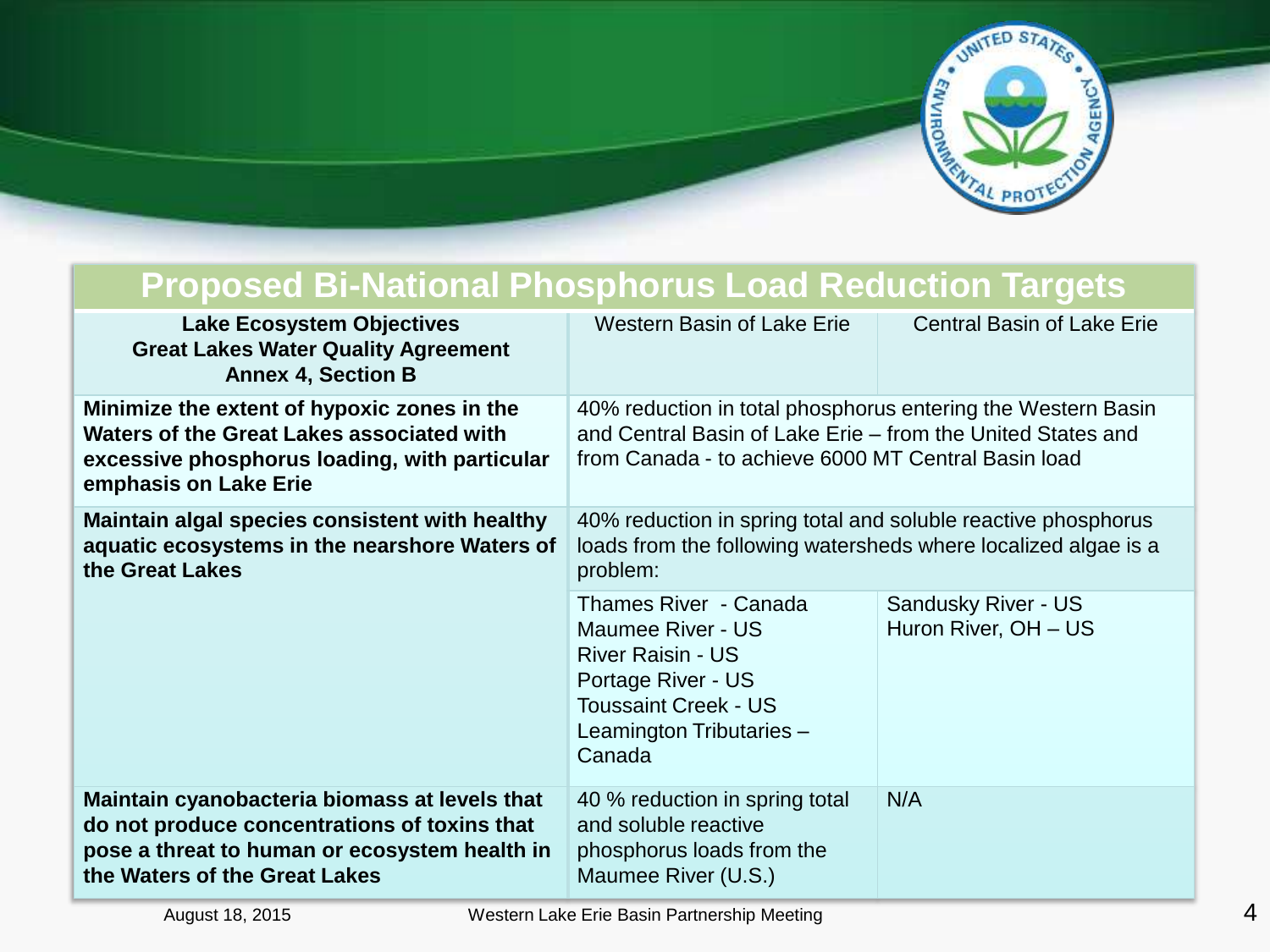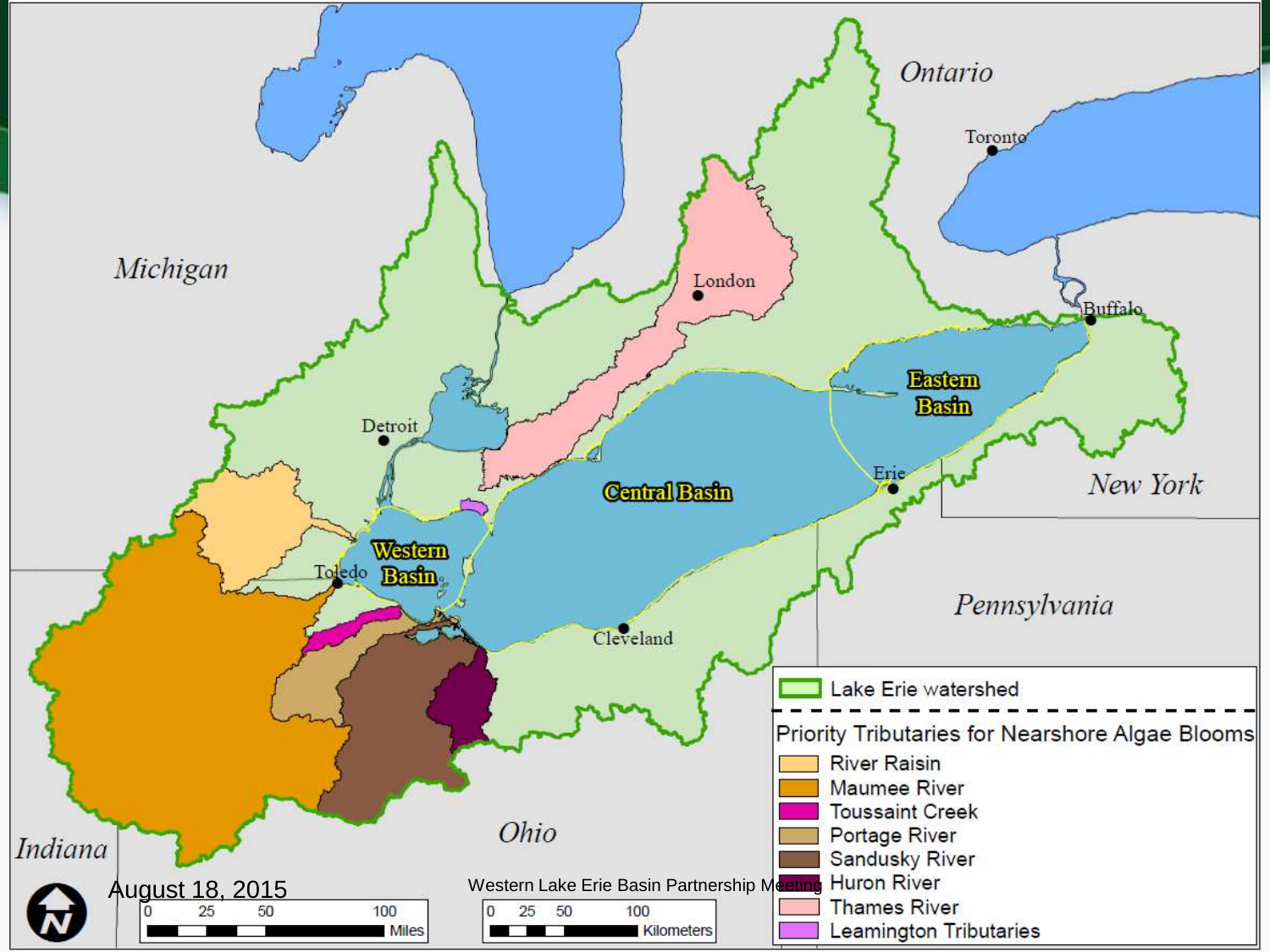

### Consultation Overview

- Direct consultation (in-person or webinar)
- Binational and Domestic engagement
- Feedback Received
	- Technical concerns
	- Ideas for action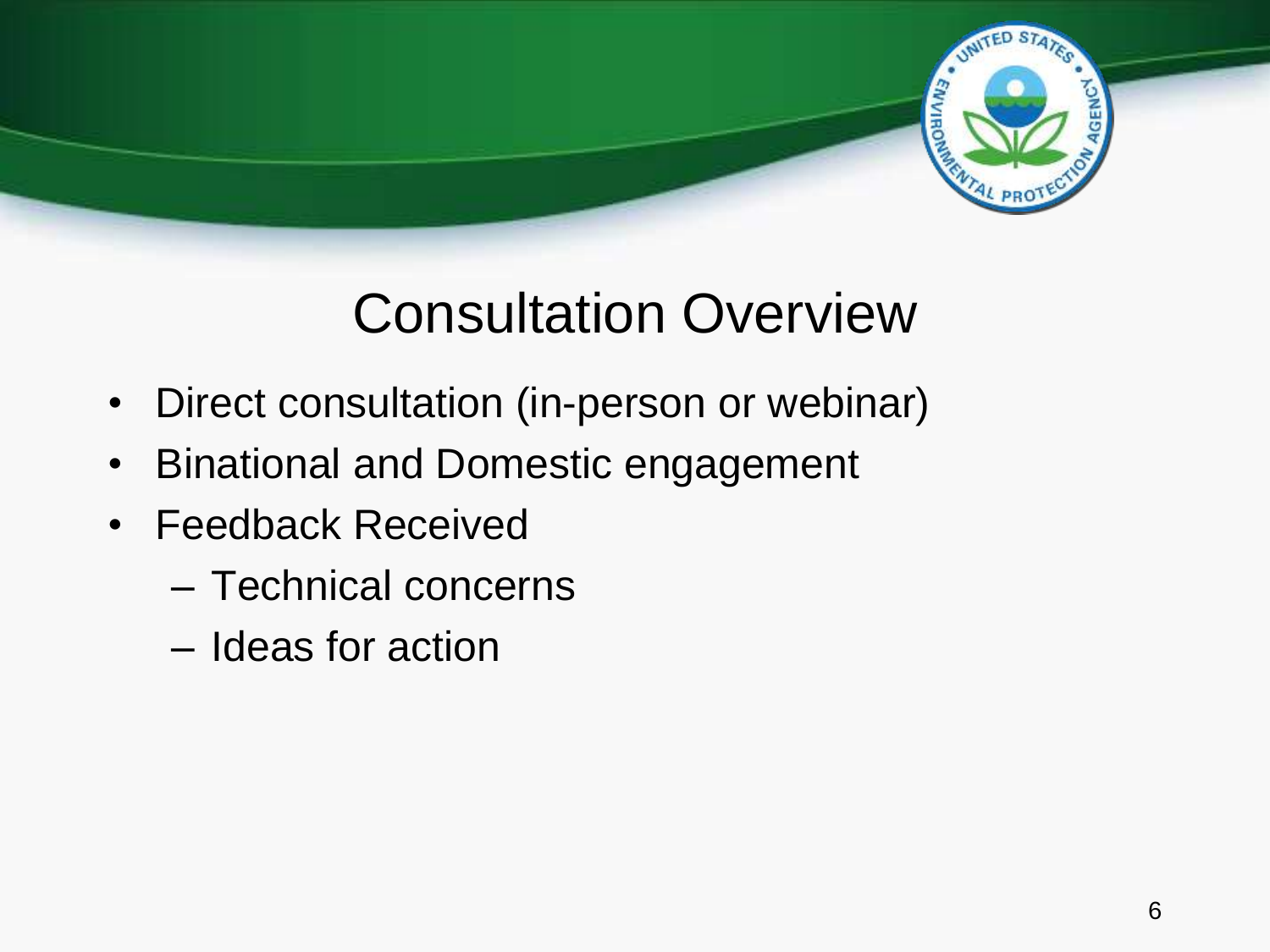

## Types of Feedback Received

- General support for the 40% reduction targets and our process
- Some concerns regarding:
	- Baseline & measuring progress
	- Applying 40% to all priority watersheds (some may need more/less)
	- Perceived lack of target for Detroit River
	- Lack of Eastern basin target for Cladophora
	- How to account for uncertainty & set realistic goals
	- Climate change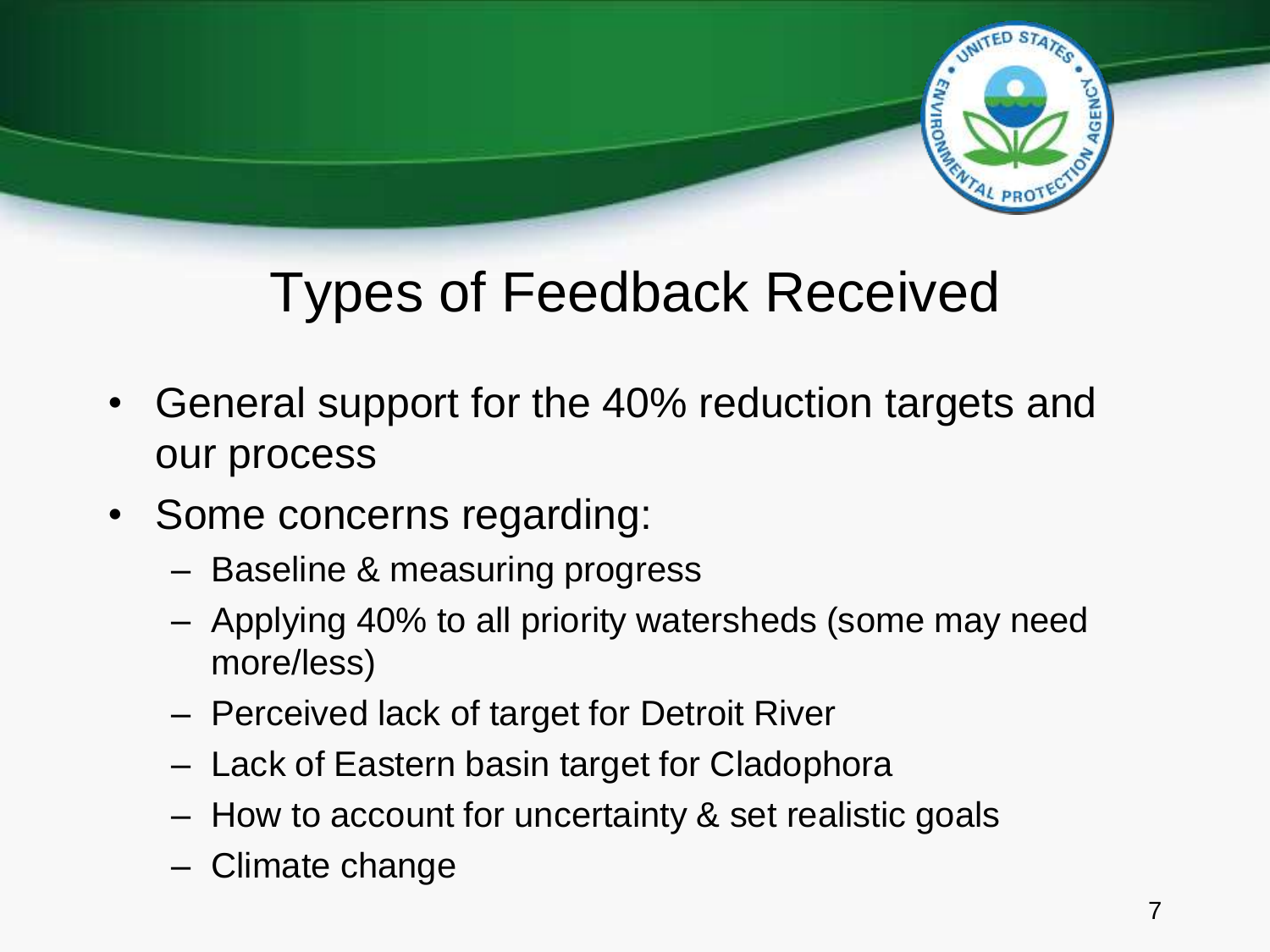

### Ideas for Action

- Stakeholder collaboration in development of domestic action plans
- Focus on BMPs that reduce DRP
- Strategic monitoring & implementation
- Comprehensive assessment of sources
- Identify load allocations by state/province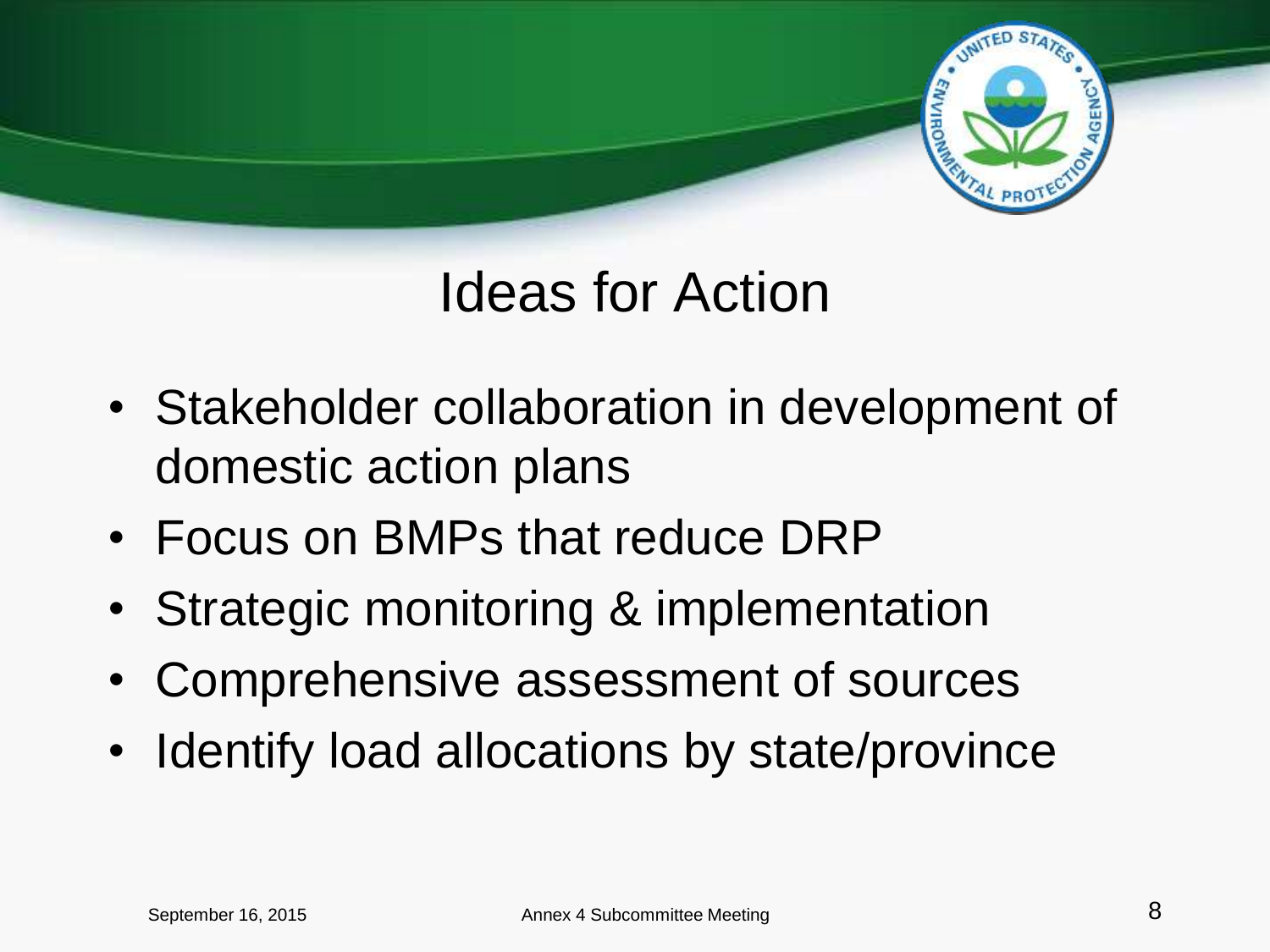

### Adaptive Management

- Implementation
- Enhanced Monitoring
- Research & Modelling
- Evaluate
- Adjust



*Diagram from U.S. Department of the Interior*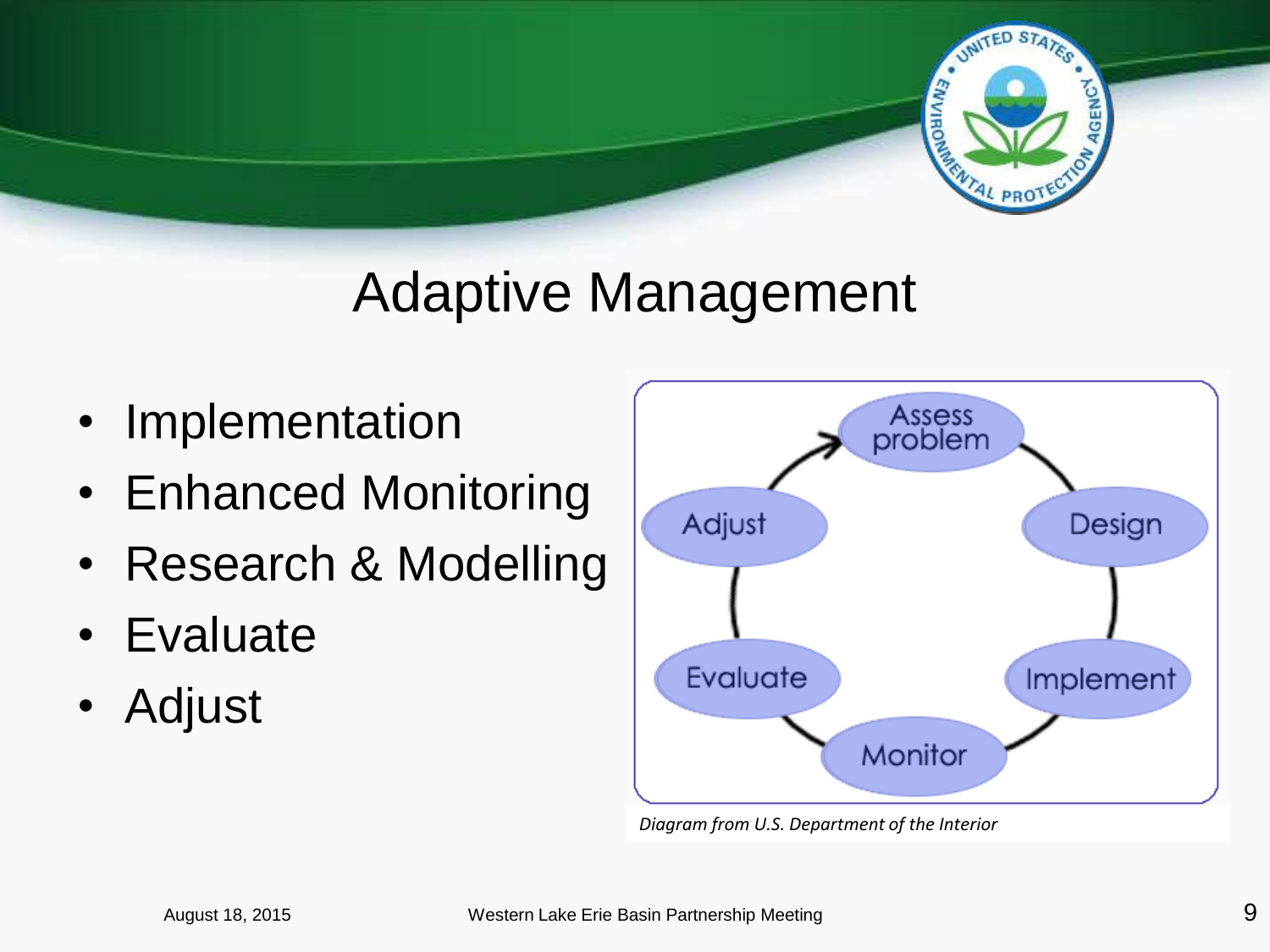

### Next Steps

- Consider input received during consultation
- Finalize targets by February 2016 to achieve the time bounded commitment
- Begin work on
	- Binational P Reduction Strategy
	- Domestic Action Plans
	- Lake Ontario